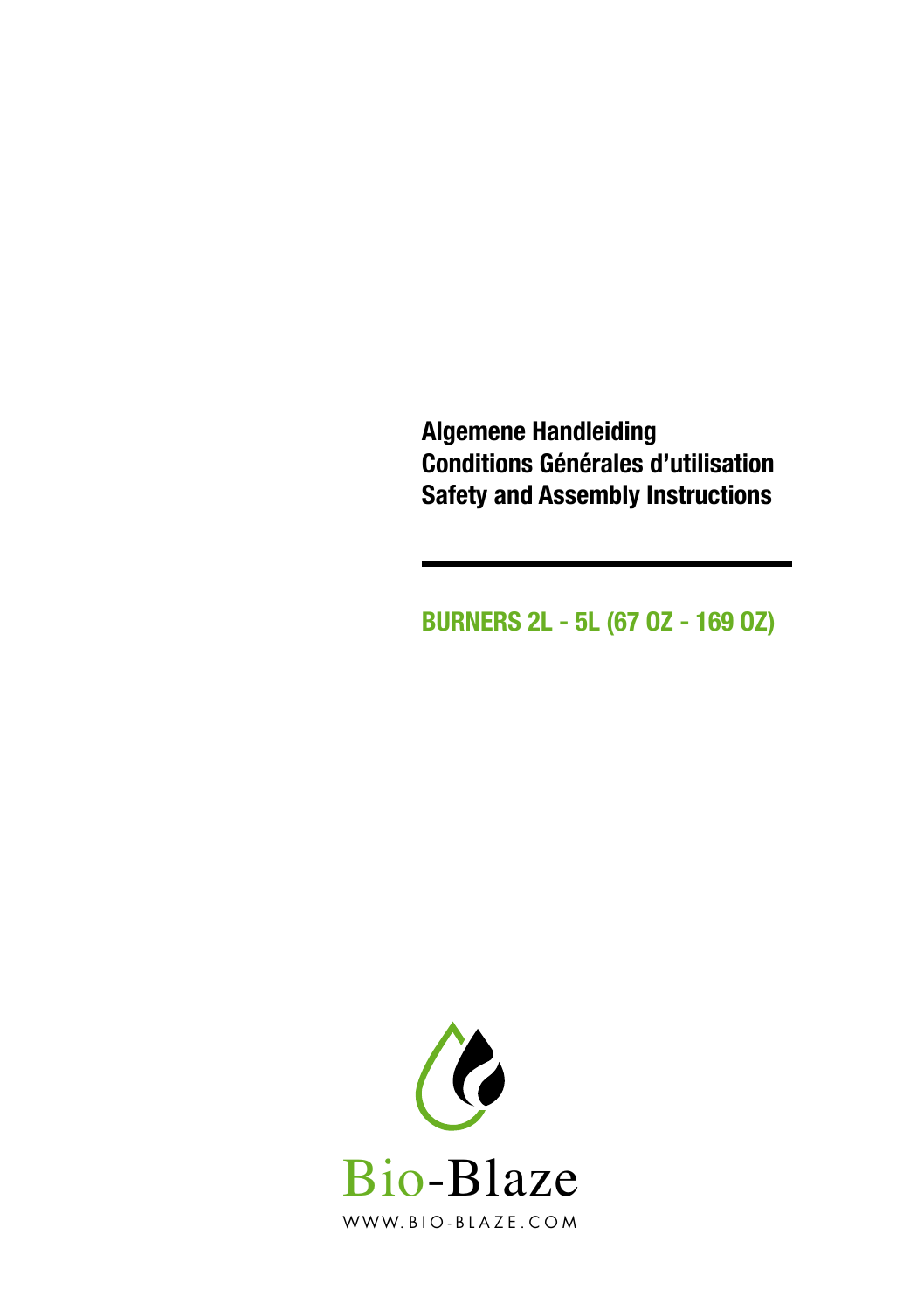# **Technical details**

# **SECURITY AND ASSEMBLY INSTRUCTIONS**

| <b>Product Name</b>           | Bloc 2L/ Bloc 2L insert                                                |
|-------------------------------|------------------------------------------------------------------------|
| <b>Product Dimensions</b>     | 298 x 204 x 51 mm - 11.7" x 8" x 2"                                    |
| Weight                        | 3.5 kg - 7.7 lbs                                                       |
| <b>Material</b>               | Stainless Steel                                                        |
| <b>Available Colors</b>       | Stainless Steel                                                        |
| Burner                        | Max 2 L - Max 67 oz - adjustable flame                                 |
| <b>Duration of Combustion</b> | $+/-$ 6 hours - 0.33 $1/h$ - 11 oz/h                                   |
| <b>Heating Capacity</b>       | 2.8 KW - 9553 BTU                                                      |
| <b>Included</b>               | Lever/Funnel/Lighter/Manual                                            |
| <b>Patent &amp; Tested</b>    | Yes                                                                    |
| Minimum Room surface          | 54 m <sup>3</sup> - 1906 ft <sup>3</sup> (roof 2.45 m - 8 ft)          |
| Advised air exchange          | Every one hour for rooms $< 110$ m <sup>3</sup> - 3884 ft <sup>3</sup> |
|                               |                                                                        |

# **Product Name Product Dimensions Weight Material Available Colors Burner Duration of Combustion Heating Capacity Included Patent & Tested Minimum Room surface Advised air exchange** Yes

Bloc 5L/ Bloc 5L insert 298 x 204 x 104 mm - 11.7'' x 8'' x 4'' 4.5 kg - 10 lbs Stainless Steel Stainless Steel Max 5 L - Max 169 oz - adjustable flame +/- 12 hours - 0.4 l/h - 13.5 oz/h 2.8 KW - 9553 BTU Lever/ Funnel/ Lighter/ Manual 54 m<sup>3</sup> - 1906 ft<sup>3</sup> (roof 2.45 m - 8 ft) Every one hour for rooms  $< 110$  m<sup>3</sup> - 3884 ft<sup>3</sup> **Please read carefully the instructions before using a Bio-Blaze® fireplace. The non compliance of the safety rules can cause serious burns, or even a fire.**

**Do not allow children or any other person who has not been instructed to use the Bio Fireplace Bio-Blaze®. The Bio-Blaze® fireplaces can only be used by people of age, who are competent and who have read and understood the security and assembly instructions.**

**Keep children and pets away from the Bio Fireplace. Do not cover the fireplace; do not place any flammable materials or clothing on the fireplace.**

**Do not place the Bio Fireplace underneath or on top of a windowsill to avoid drafts**

**Do not use the Bio Fireplace Bio-Blaze® in caravans, boats, or in vehicles.**

**Do not use the Bio Fireplace Bio-Blaze® in non-ventilated rooms.**

**Never leave the fire unattended.**

**Use the Bio Fireplace Bio-Blaze® in rooms that comply to the minimum room surface (see technical details)**

**We do not recommend placing the Bio Fireplace in a bedroom or a bathroom.** 

**The Bio Fireplace Bio-Blaze® is a decorative fireplace item and not a heating system.**









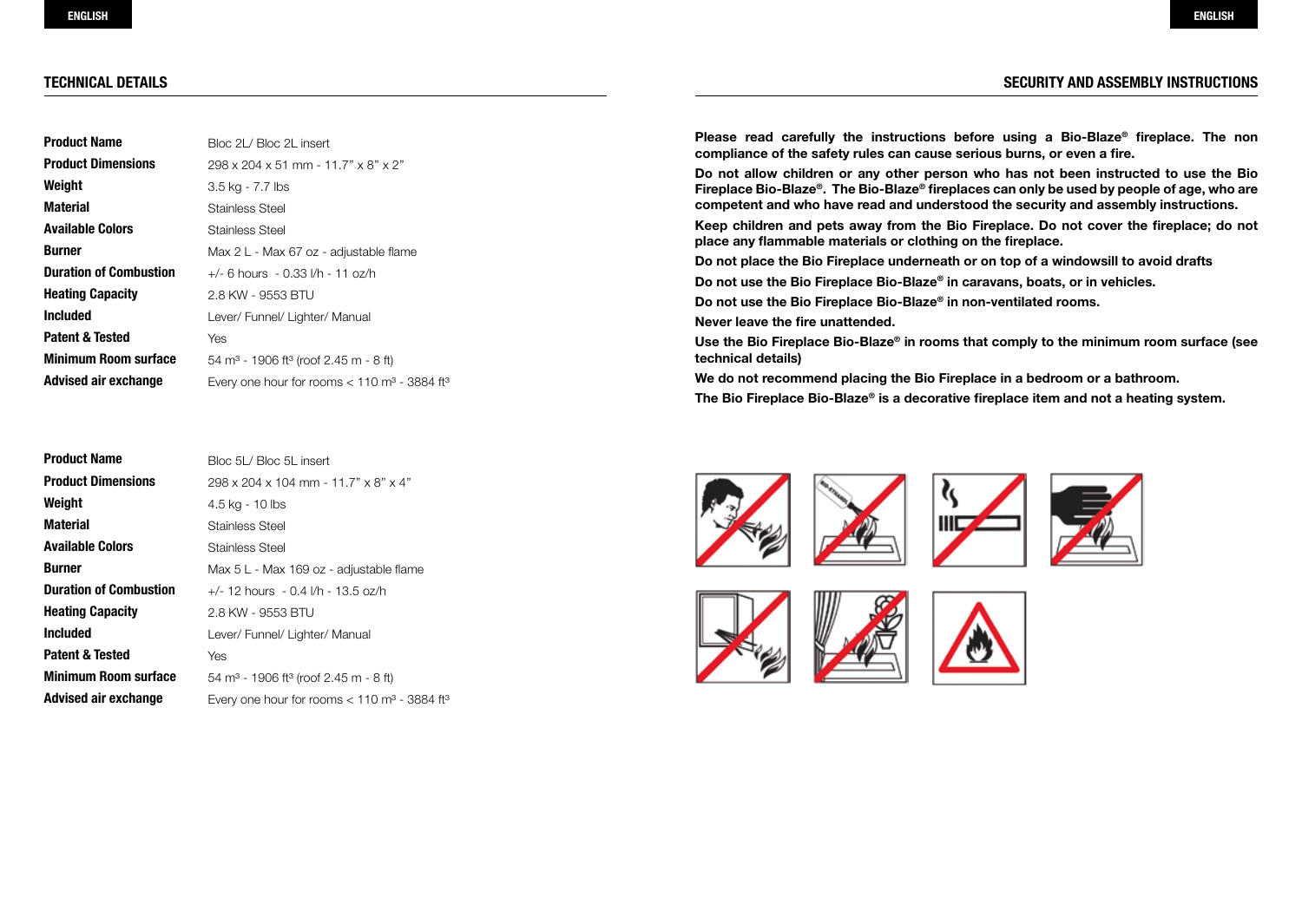#### **Step 1**



The bloc burner cannot be placed on furniture or on the floor. It is destined to be used in the models of Bio-Blaze®, inside a chimney or in a structure made by a professional who needs to take care of the isolation. Ask for advice at your reseller or Bio-Blaze® for various possibility of use.

If you are using it in your existing fireplace: Install the Bloc burner inside your existing fireplace on a flat, horizontal and firm floor. Make sure not to expose the product to intense movements. Never install the product in a draught.

When using the Bloc burner alone, make sure that the burner is stable and never take the burner in bare hands when hot. It is meant to stay inside the fireplace.

Ensure that flammable products (curtains, furniture or other flammable materials) are not nearby the fireplace.

Keep a safety distance of at least 1 meter or 3 foot (front side) for objects.

Close the damper in your chimney

# **Step 2**





If you are using decorative log set or ceramic stones make sure that they are heat resistant.

Make sure that stones or log sets are not placed in to the flame, the closing and opening space of the burner needs to be clear and accessible.

If you are using the Bio-Blaze® stones, you need to wash the stones before using them with water and soap. Let them dry. Now they are ready to be used.

#### **Step 1 - Fuel**



The Bio Fireplace Bio-Blaze® burns exclusively with bio-ethanol liquid. This bio-ethanol requires caution; use only after reading all the security instructions.

## **Carefully pour in the bio-ethanol into the burner(s). Use the provided. The burner(s) can be filled up to ¾ level.**

Make sure that the liquid does not spilled outside the burner. If it is the case, wait several minutes until it evaporates before lighting it.

**USE ONLY BIO-ETHANOL as of 95% ethanol**, suitable for the fireplace Bio-Blaze®.

Do not use gel or any petrol products: spirits, essence …

Do not mix the bio ethanol with other fuels; the Bio-ethanol is a (highly) inflammable product.

Avoid contact with the eyes and skin.

Do not stock the bio ethanol nearby a Bio Fireplace.

**Do not use the Bio Fireplace Bio-Blaze® and its burner to cook food, to heat water or to grill meat.**

## **Do not use the Bio Fireplace Bio-Blaze® and its burner if flammable gas is in the room.**

Persons who have breathing problems needs to be advised by their doctors before use.

# **Step 2 - Lightning**



To light the fire use a long lighter provided in the kit, or a long match. With a normal lighter, you may risk burning injuries.

Do not place anything on the fire. Logs and stones should be around the flame, not on the flame.

The bio-ethanol should be at room temperature when being used.

#### **Do not smoke while lighting the burners of the Bio Fireplace.**

The burner is made from stainless steel, it will get hot; avoid contact with the stainless steel element.

Never take the burner in your hands while it's burning or if it is hot.

Never put your head above the burner while lighting it.

Never leave the bio ethanol bottle open next to a fireplace.

Never add bio ethanol while the fireplace is burning.

Never leave the Fireplace without surveillance. Put out the fire in case you would like to leave home or go to bed.

In case of burning injuries, call your nearest doctor or hospital service. Do not apply any treatment on the burn. See a doctor for a treatment.

Respect the law of your city in terms of the fire security. It is not recommended to burn a Bio-Blaze® near a tree or any flammable vegetation.

Never move the fireplace while it is burning.

# **USING THE BIO FIREPLACE BIO-BLAZE® INSTALLATION**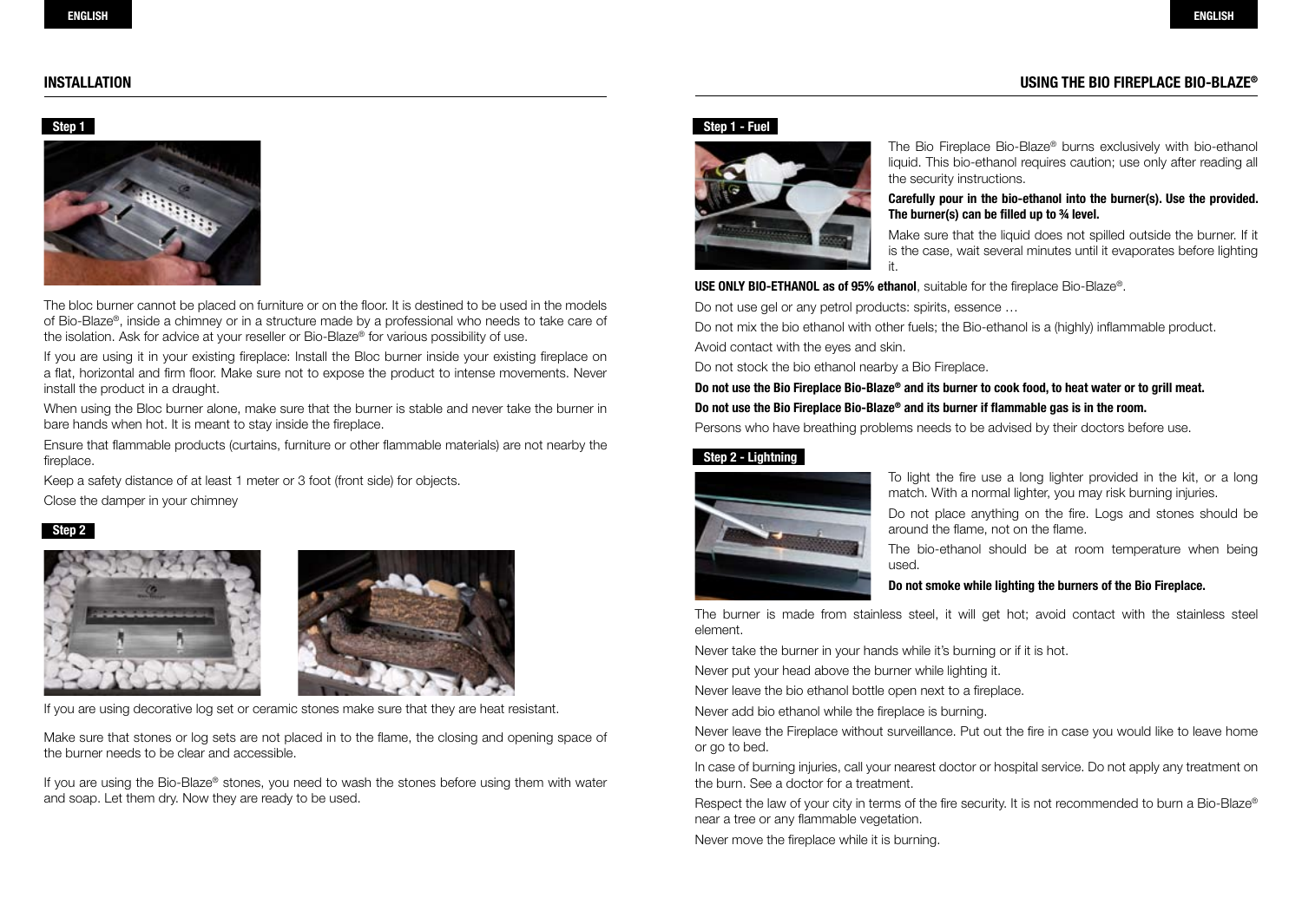# **Données Techniques**

# **Step 3 - Extinguishing the fireplace**



To put out the fire, please use the extinguisher provided in the kit. Never blow out the flame in order to put it out, this will only increase the flame.

**Step 4 - Refilling and lightning**

Never refill a burning burner.

When the flames are out, you need to wait until the burner is cold (+/- 20minutes). If you decide to extinguish the fire, you need to wait 20 minutes before putting on the flames again.

# **MAINTENANCE**

You can use a wet cloth to clean the surface of a fireplace.

The burner can change color because of the heat. The stainless steel will have another appearance after a while. This is normal. A regular maintenance will keep its color. Do not clean with water or put in a dish washer. Just with a little bit of bio ethanol on a paper towel, go across the slot and the surface.

The stones can be cleaned if you wish with a brush and water.

# **WARRANTY**

3 years warranty on the fireplace.

There is no warranty on the accessories such as stones, ceramic wood, funnel and the lighter or if any modification has been done to the Bio-Blaze® product.

No modifications can be made on the product.

Use only genuine replacement parts.

Bio-Blaze® reserves the right to make any technical alterations in order to improve the product and its characteristics/ safety.

| Nom du produit                    | Bloc 2L/ Bloc 2L insert                                |
|-----------------------------------|--------------------------------------------------------|
| Dimensions du produit             | $298 \times 204 \times 51$ mm                          |
| <b>Poids</b>                      | 3.5 kg                                                 |
| <b>Matière</b>                    | Acier inoxydable                                       |
| <b>Couleurs disponibles</b>       | Acier inoxydable                                       |
| <b>Brûleurs</b>                   | Max 2 L - flamme réglable                              |
| Durée de combustion               | $+/-$ 6 heures - 0.33 l/h                              |
| Capacité de chauffe               | 2.8 KW                                                 |
| <b>Inclus</b>                     | Manette/ Entonnoir/ Briquet/ Conditions générales      |
|                                   | d'utilisation et de sécurité                           |
| <b>Brevets et Testé</b>           | Oui                                                    |
| Surface minimum de la pièce       | 54 m <sup>3</sup> (plafond 2.45 m)                     |
| Renouvellement de l'air conseillé | Toutes les heures pour des pièces < 110 m <sup>3</sup> |

| Nom du produit                    | Bloc 5L/Bloc 5L insert                                   |
|-----------------------------------|----------------------------------------------------------|
| Dimensions du produit             | 298 x 204 x 104 mm                                       |
| <b>Poids</b>                      | 4.5 kg                                                   |
| <b>Matière</b>                    | Acier inoxydable                                         |
| <b>Couleurs disponibles</b>       | Acier inoxydable                                         |
| <b>Brûleurs</b>                   | Max 5 L - flamme réglable                                |
| Durée de combustion               | $+/- 12$ heures - 0.4 $1/h$                              |
| Capacité de chauffe               | 2.8 KW                                                   |
| <b>Inclus</b>                     | Manette/ Entonnoir/ Briguet/ Conditions générales        |
|                                   | d'utilisation et de sécurité                             |
| <b>Brevets et Testé</b>           | Oui                                                      |
| Surface minimum de la pièce       | $54 \text{ m}^3$ (plafond 2.45 m)                        |
| Renouvellement de l'air conseillé | Toutes les heures nour des pièces $< 110 \mathrm{\ m}^3$ |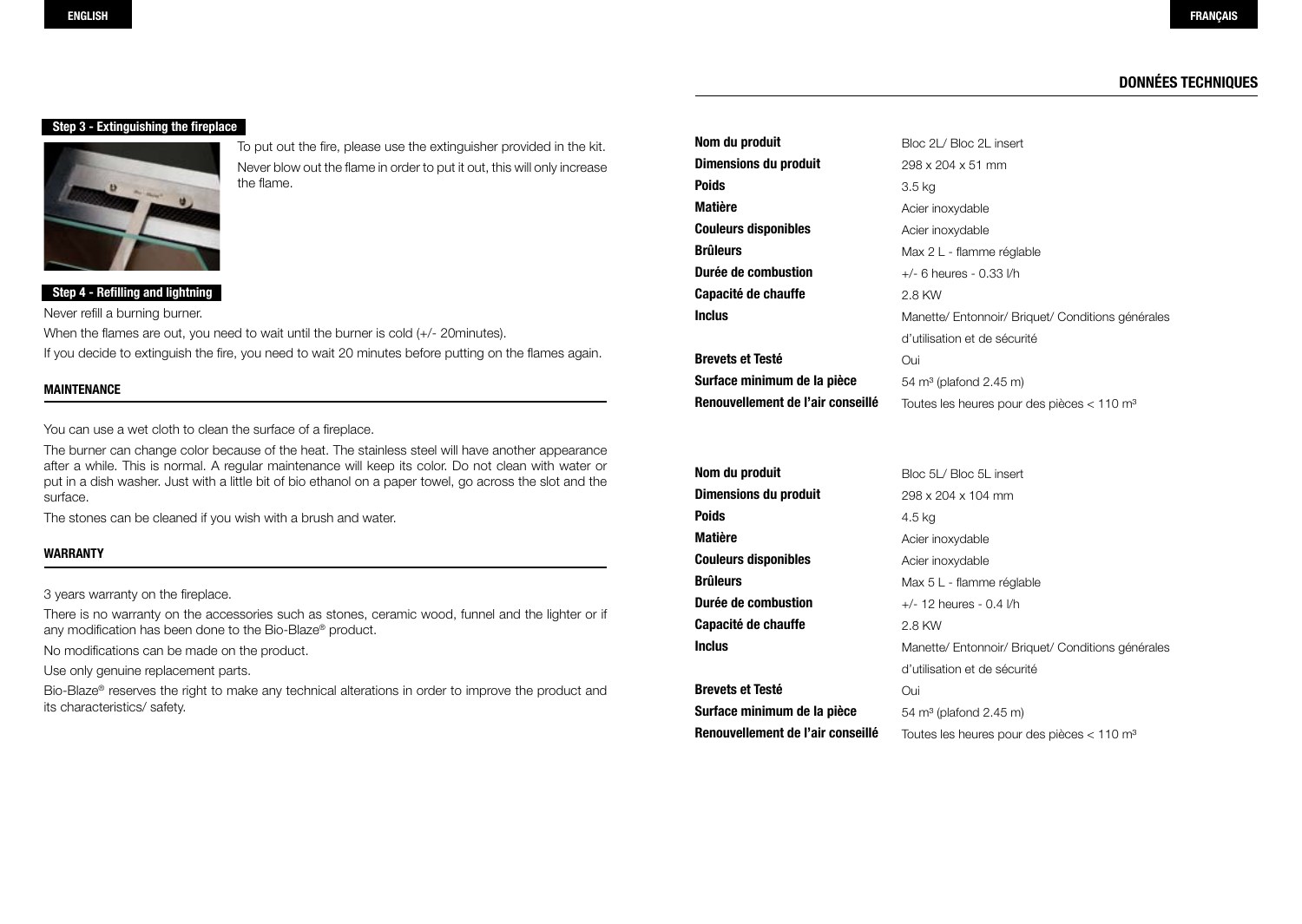# **INSTRUCTIONS D'INSTALLATION ET D'UTILISATION INSTALLATION**

**Il est très important de lire et de respecter ces consignes de sécurité avant d'utiliser une Bio Cheminée Bio-Blaze®. Le non respect des règles élémentaires de sécurité peut provoquer de graves brûlures, voir même un incendie.**

**L'utilisation d'une Bio Cheminée Bio-Blaze® est strictement réservée à des adultes autorisés ayant lu et bien compris les instructions d'installation et d'utilisation.** 

**Gardez les enfants et les animaux de compagnie éloignés de la Bio Cheminée. Ne pas couvrir la Bio-Cheminée, ne pas déposer des matériaux inflammables ou des tissus sur la Bio Cheminée. Ne jamais placer la Bio Cheminée à côté de ou en dessous d'un rebord d'une fenêtre afin d'éviter les courants d'air.**

**Ne pas utiliser la Bio Cheminée Bio-Blaze® dans les caravanes, les bateaux et les cabines de véhicules.**

**N'utilisez votre Bio Cheminée Bio-Blaze® que dans des lieux suffisamment aérés (voir données techniques).**

**Ne jamais laisser le feu sans surveillance. Eteindre le feu si vous devez quitter votre domicile ou aller dormir.**

**Nous déconseillons l'utilisation de la Bio Cheminée Bio-Blaze® dans une chambre à coucher ou une salle de bain.**

**La Bio Cheminée Bio-Blaze® est prévue dans un but décoratif et non pour un usage de chauffage.** 











Les modèles de bloc brûleur de Bio-Blaze® sont destinés à être placer dans Bio-Cheminée bio-blaze ou dans une cheminée existante, ou dans un élément conçu dans le respect des normes des méthodes d'isolation. Demandez conseil à votre revendeur ou à Bio-Blaze® pour les différentes possibilités d'emplacement. Pour une utilisation comme insert pour cheminée existante: Placez la Bio-Cheminée à l'intérieur de votre cheminée existante sur le sol ou sur un support horizontal, ferme et stable. Assurez- vous que la Bio-Cheminée ne soit pas dans un endroit exposé aux courants d'air. Assurezvous que la Bio Cheminée ne subisse pas de fortes secousses et qu'elle ne soit pas à proximité des matériaux inflammables tels que tissus ou objets inflammables.

Gardez une distance de minimum 1 mètre (vers le devant) pour des objets placés devant la Bio Cheminée.

Fermez le clapet de votre cheminée.

**Etape 2**





Si vous optez pour l'utilisation de bûches décoratives en céramique, posez-les autour des parties mobiles du brûleur sans gêner l'utilisation de la manette. En aucun cas, elles ne doivent recouvrir l'ouverture. Les bûches céramiques anti-feu sont à manipuler avec précaution afin de ne pas se briser.

Si vous utilisez d'autres éléments décoratifs, assurez-vous qu'ils soient résistants à la chaleur.

Avant toute première utilisation des galets Bio-Blaze®, veillez les laver avec de l'eau et un peu de produit de nettoyage puis à bien les sécher Si vous utilisez les galets Bio-Blaze®, lavez-les avec de l'eau et un peu de produit de nettoyage. Séchez-les bien. Ils sont prêts à être utilisés.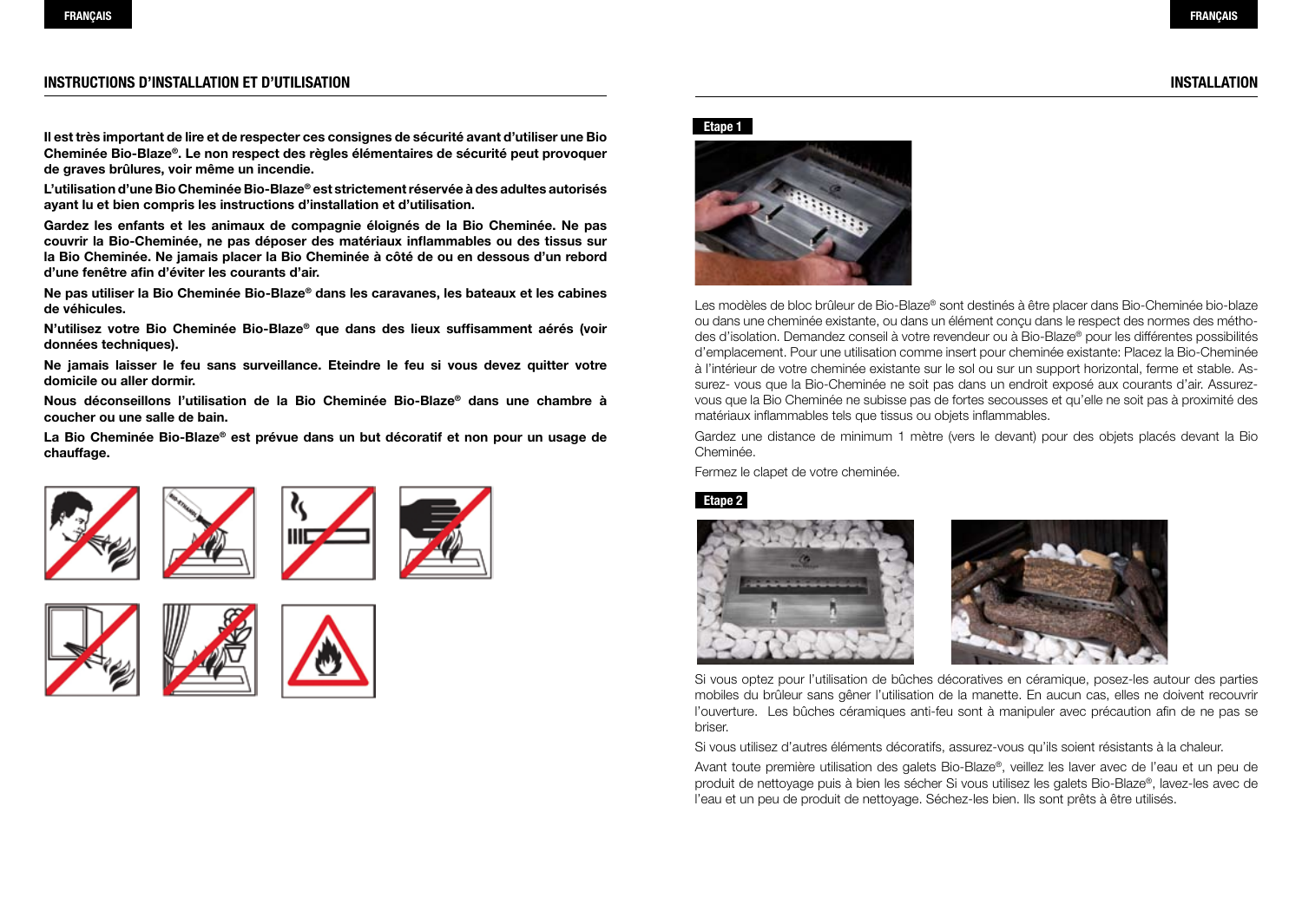# **L'UTILISATION DE LA BIO CHEMINÉE BIO-BLAZE®**

# **Etape 1 - Combustible**



La Bio Cheminée **Bio-Blaze® fonctionne uniquement avec du Bioéthanol liquide.** Le bioéthanol requiert un certain nombre de précaution et le respect des normes de sécurité.

Le bioéthanol doit être versé avec précaution dans les brûleurs. Utilisez l'entonnoir fourni à cet usage. **Les brûleurs peuvent être remplis au ¾.** Assurez-vous de ne pas renverser du bioéthanol en dehors des brûleurs. Si c'est le cas, attendez quelques minutes que le liquide s'évapore avant l'allumage.

**UTILISER SEULEMENT DU BIOETHANOL de minimum 95% éthanol** destiné aux cheminées décoratives.

Ne pas utiliser de gel ou autres produits pétroliers tels que : essence, gazole, white spirit, essence de térébenthine, etc. Les dégagements de ces produits peuvent être toxiques et ne conviennent pas aux Bio Cheminées. De plus la garantie ne sera plus d'application.

Ne pas mélanger le bioéthanol avec d'autres produits pétroliers. Le bioéthanol est un produit inflammable. Eviter tout contact avec la peau ou les yeux.

**Ne pas stocker de bioéthanol à proximité de la Bio Cheminée Bio-Blaze®**. Ne jamais évacuer le carburant dans les conduites d'eau ni dans la nature.

**Ne pas utiliser la Bio Cheminée Bio-Blaze® et son brûleur pour cuire des aliments, faire chauffer de l'eau, grillée de la viande. Ne pas utiliser la Bio Cheminée Bio-Blaze® et son brûleur si des gaz inflammables se trouvent dans la pièce.**

Les personnes présentant des problèmes respiratoires doivent consulter un médecin avant toute utilisation.

## **Etape 2 - Allumage**



L'allumage doit se faire avec un long briquet ou une longue allumette. Avec un briquet normal, il y a risque de brûlure. Ne poser aucun objet sur la flamme. Les galets et bûches en céramique doivent être déposés autour de la flamme. Le bioéthanol doit être a température ambiante avant l'utilisation; Ne pas fumer pendant l'allumage de la Bio-Cheminée. Le brûleur étant en acier inoxydable, il deviendra très chaud lors de l'utilisation. Evitez de toucher le brûleur lors de la combustion.

Ne jamais prendre le brûleur en main pendant la combustion ou quand il est encore chaud.

Ne jamais mettre votre tête au dessus du brûleur lors de l'allumage.

Ne jamais laisser la bouteille de bioéthanol ouverte ou fermée à côté de la cheminée

#### **Ne jamais remplir les brûleurs pendant la combustion.**

# **Ne jamais laisser le feu sans surveillance. Eteindre le feu si vous devez quitter votre domicile ou si vous allez dormir.**

En cas de brûlure faites appel au service hospitalier le plus proche. N'appliquez aucun corps gras sur la brûlure. Consultez un médecin dès le moindre doute sur la gravité d'une brûlure.

Respectez les arrêtés municipaux et préfectoraux en matière de feux. Il est interdit de faire des feux à proximité d'arbres résineux et plus généralement en forêt en période estivale.

### **Etape 3 - Eteindre la Bio Cheminée**



Pour éteindre la flamme, veuillez utiliser l'éteignoir ou la trappe pour fermer l'ouverture du brûleur.

Ne jamais souffler sur les flammes dans le but de les éteindre, cela ne ferait que les accroître.

# **Etape 4 - Recharge et allumage**

Ne jamais remplir un brûleur en combustion ou encore chaud.

Quand le bioéthanol est consumé, **attendez le refroidissement du brûleur (20 minutes)** avant de rajouter du bioéthanol et de rallumer la flamme.

Après une combustion, s'il reste du bioéthanol dans la cuve, veuillez attendre 15 minutes avant de rallumer.

## **MAINTENANCE**

Avec un chiffon humide. Le brûleur étant sujet à des modifications de température et en permanence en contact de la flamme, l'acier inoxydable du brûleur peut changer d'apparence après un certain temps. Ceci est parfaitement normal. Un noircissement est possible autour de la fente. Un nettoyage régulier permet d'atténuer les modifications de couleurs. Ne jamais laver l'intérieur du bloc brûleur à l'eau ou avec un détergeant. Ne pas mettre dans une machine à laver.

En cas de noircissement des galets et des bûches en céramique, vous pouvez les rincer à l'eau et les frotter à l'aide d'une brosse.

Le corps des Bio Cheminées Bio-Blaze® se nettoient à l'aide d'un chiffon doux, à l'eau ou avec un nettoyant pour vitre largement dilué.

## **garantie**

3 ans de garantie pour les Bio Cheminée

La garantie de ne s'applique pas aux accessoires (galets, entonnoir, briquet, bûches en céramique) ou si une modification a été apporté au produit de Bio-Blaze®.

Aucune modification n'est autorisée sur le produit.

Utilisez uniquement les pièces de rechange originales.

Bio-Blaze se réserve le droit d'apporter des modifications techniques afin d'améliorer le produit et ses caractéristiques ainsi que sa sécurité.

Ne jamais déplacer la bio-cheminée pendant la combustion.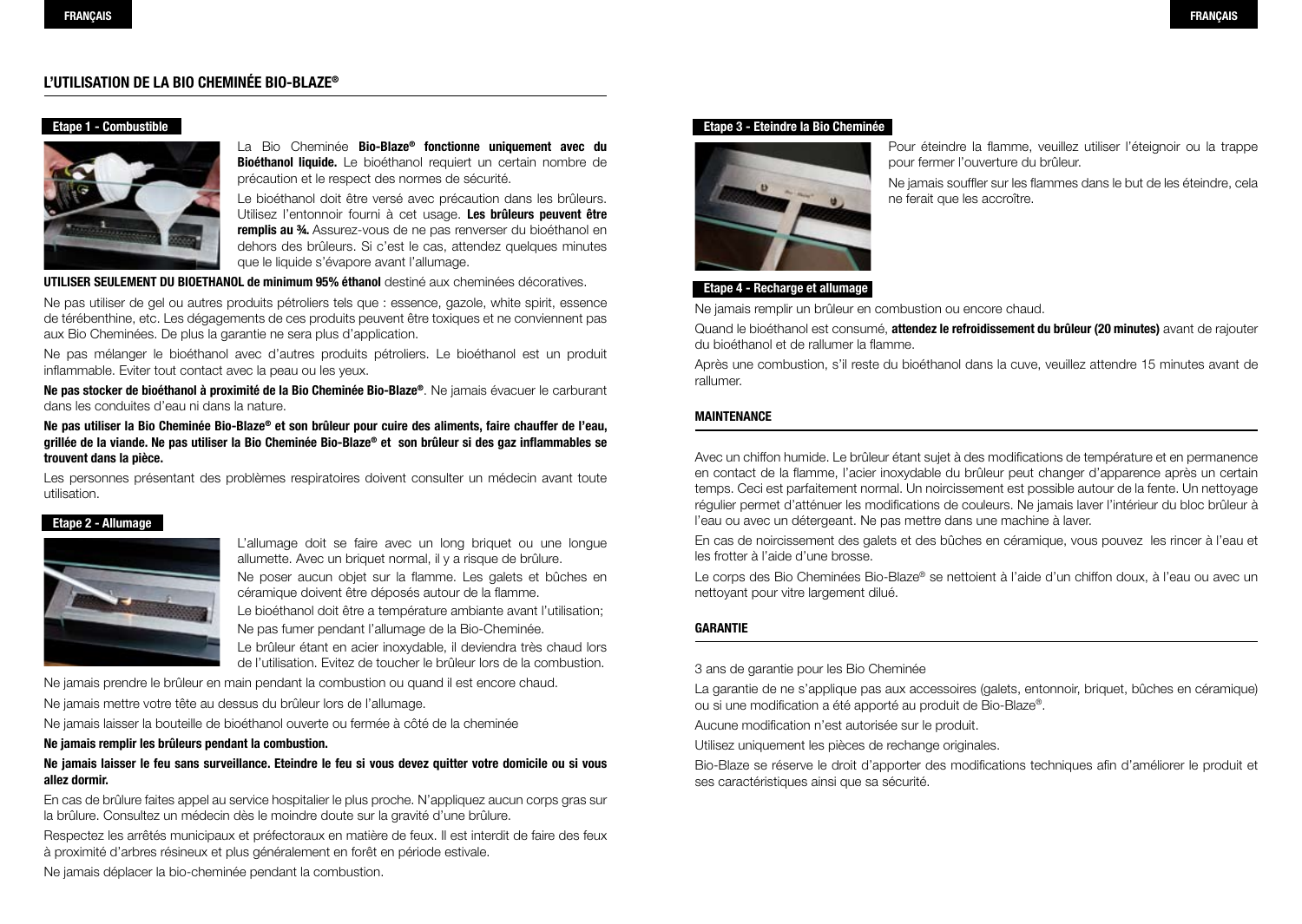# **Technische Gegevens**

| <b>Product Naam</b>        | Bloc 2L/Bloc 2L insert                                   |
|----------------------------|----------------------------------------------------------|
| <b>Afmetingen</b>          | 298 x 204 x 51 mm                                        |
| Gewicht                    | 3.5 kg                                                   |
| <b>Materiaal</b>           | <b>RVS</b>                                               |
| <b>Beschikbare kleuren</b> | <b>RVS</b>                                               |
| <b>Branders</b>            | Max 2 L - Regelbare vlam                                 |
| <b>Autonomie</b>           | +/- 6 uur - 0.33 l/u                                     |
| <b>Verwarming</b>          | 2.8 KW                                                   |
| <b>Inclusief</b>           | Hendel om bloc te sluiten/ Trechter/ Aansteker/ Algemene |
|                            | gebruiksaanwijzing                                       |
| Patent & getest            | Ja                                                       |
| <b>Minimum oppervlakte</b> | 54 m <sup>3</sup> (roof 2.45 m)                          |
| qebruiksruimte             |                                                          |
| Verandering van lucht      | Elke uur voor ruimte $< 110$ m <sup>3</sup>              |

| <b>Product Naam</b>        | Bloc 5L/Bloc 5L insert                                   |
|----------------------------|----------------------------------------------------------|
| Afmetingen                 | 298 x 204 x 104 mm                                       |
| Gewicht                    | 4.5 kg                                                   |
| <b>Materiaal</b>           | <b>RVS</b>                                               |
| <b>Beschikbare kleuren</b> | <b>RVS</b>                                               |
| <b>Branders</b>            | Max 5 L - Regelbare vlam                                 |
| <b>Autonomie</b>           | +/- 12 uur - 0.4 l/u                                     |
| <b>Verwarming</b>          | 2.8 KW                                                   |
| <b>Inclusief</b>           | Hendel om bloc te sluiten/ Trechter/ Aansteker/ Algemene |
|                            | gebruiksaanwijzing                                       |
| Patent & getest            | Ja                                                       |
| <b>Minimum oppervlakte</b> | 54 m <sup>3</sup> (roof 2.45 m)                          |
| gebruiksruimte             |                                                          |
| Verandering van lucht      | Elke uur voor ruimte $< 110$ m <sup>3</sup>              |

**Het is zeer belangrijk om deze veiligheidsvoorschriften te lezen en te respecteren vooraleer u een brander of sfeerhaard van Bio-Blaze® op bio-ethanol gebruikt. Zoals bij elk toestel wat vuur produceert, zijn aan sfeerhaarden risico's verbonden. Het niet naleven van de veiligheidsvoorschriften kan ernstige brandwonden of zelfs brand veroorzaken.**

**Niet toegestaan voor kinderen en/of personen die niet op de hoogte zijn van deze veiligheidsvoorschriften voor sfeerhaarden en branders van Bio-Blaze®. Bio-Blaze® branders of sfeerhaarden kunnen enkel gebruikt worden door volwassenen die deze veiligheidsvoorschriften strikt naleven.**

**Houd kinderen en huisdieren uit de buurt van sfeerhaarden en branders. Bedek nooit een sfeerhaard of brander; installeer de Bio-Blaze® haard niet vlakbij brandbare producten zoals gordijnen, stoffen, brandbare meubels, enz.**

**Gebruik nooit een Bio-Blaze® brander of sfeerhaard in een woonwagen, boot of voertuig.**

**Gebruik de Bio-Blaze® brander of sfeerhaard altijd in een voldoende verluchte ruimte. Personen met ademhalingsproblemen consulteren best hun arts alvorens de haard te gebruiken.**

**Laat nooit een brander of sfeerhaard onbeheerd.**

**Gebruik de Bio-Blaze haard enkel in ruimtes dien voldoen aan de minimum vereiste oppervlakte (zie technische details)**

**Wij raden het af een brander of sfeerhaard te plaatsen in een slaapkamer of badkamer.**

**De Bio-Blaze® branders en sfeerhaarden zijn bedoeld voor decoratieve doeleinden en niet als een warmtebron.**















**VEILIGHEIDSMAATREGELEN EN MONTAGEVOORVOORSCHRIFTEN**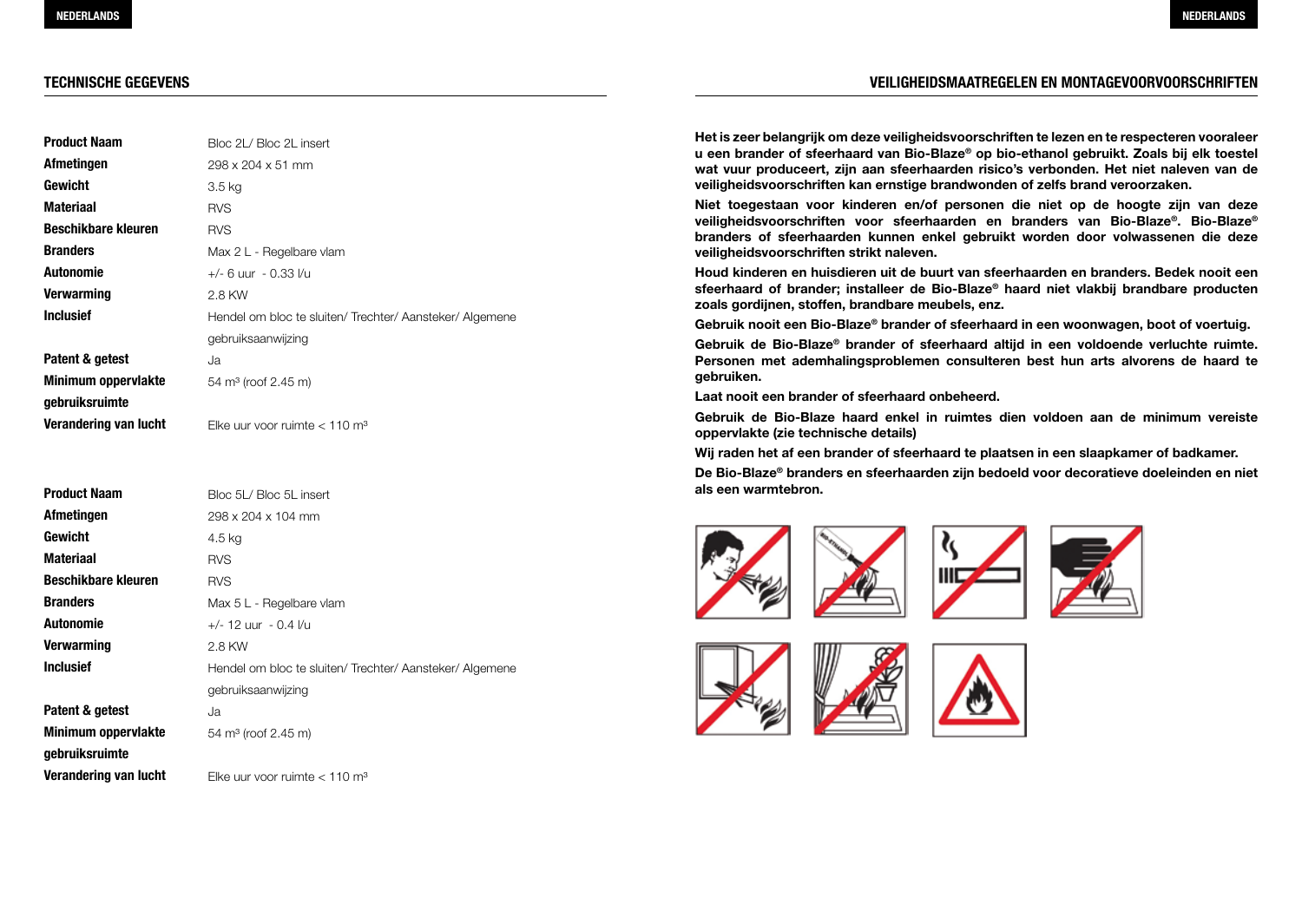# **Gebruik van de Bio-Blaze® INSTALLATIE sfeerhaarden**

## **Stap 1**



De bloc brander kan niet geplaatst worden op meubilair noch op de vloer. Deze is bestemd voor gebruik in de Bio-Blaze® modellen, in een haard of een structuur door een vakman ontworpen met de nodige aandacht voor isolatie.

Vraag advies bij uw Bio-Blaze® verdeler voor diverse toepassingen.

Gebruiken in een traditionele bestaande haard: Installeer de bio-brander in uw bestaande haard op een evenredige, horizontale en stevige ondergrond. Zorg ervoor het product niet op een ongemakkelijke of drukke plaats tentoon te stellen. Plaats het product nooit in tocht of winderige plaatsen. Indien u de bloc brander alleen gebruikt, let er dan op deze nooit met blote handen vast te nemen omwille van de warmte.

Zorg dat de haard niet vlakbij brandbare producten zoals gordijnen, stoffen, brandbare meubels, enz. geplaatst wordt.

Sluit het luik in uw haard.







Indien U een ander type decoratie- houtset of stenen gebruikt, zorg ervoor dat deze hittebestendig zijn.

Leg nooit de stenen of houtset in de vlam of op de vlamopening van de branders, deze moeten klaar en toegankelijk blijven.

Indien u Bio-Blaze® stenen gebruikt, was de hittebestendige stenen met water en zeep alvorens te gebruiken. Laat ze drogen. Vervolgens zijn deze gebruiksklaar.

# **Stap 1 - Brandstof**



**Voor uw comfort en veiligheid, is het belangrijk om enkel en alleen geschikte bio-ethanol te gebruiken en bij voorkeur van** Bio-Blaze® daar deze een specifieke distillatie ondergaan heeft, en noch rook noch geur vrijmaakt (enkel waterstof en CO<sup>2</sup>). Gebruik in geen geval aardolie -producten (of andere brandbare producten), bestemd voor een ander gebruik zoals benzine, stookolie, white spirit, terpentijnolie,enz. **Deze bio-ethanol vraagt voorzichtigheid; alleen te gebruiken na de veiligheidsmaatregelen te hebben gelezen. Giet zorgvuldig de bio-ethanol in de brander(s). Gebruik de bijgeleverde** 

**trechter hiervoor. De brander(s) mogen tot ¾ gevuld worden.**

Let erop dat u geen bio-ethanol morst rond de branders. Mocht het toch gebeuren, wacht dan enkele minuten tot het product is verdampt alvorens de bio-ethanol te ontsteken.

**GEBRUIK ENKEL BIO-ETHANOL met een zuiverheid van tenminste 95%** ethanol, geschikt voor Bio-Blaze® sfeerhaarden.

Meng nooit het product met een ander soort brandstof; bio- ethanol is een ontvlambaar product.

Vermijd contact met ogen of/en huid.

**Stockeer bio- ethanol nooit naast een Bio sfeerhaard. Gebruik de Bio-Blaze® modellen en branders nooit om voedingsmiddelen te bereiden, water te koken of vlees te grillen. Gebruik de Bio-Blaze® modellen en branders nooit in een ruimte waar ook brandbare gassen worden gebruikt of gestockeerd.**

Personen met ademhalingsproblemen dienen best hun arts te raadplegen alvorens de haard te gebruiken.

## **Stap 2 - Het aansteken**



Om het vuur aan te steken, gelieve de bijgeleverde aansteker te gebruiken of een lange lucifer. Met een gewone aansteker, riskeert u brandwonden. Geen voorwerpen plaatsen op het vuur. Decoratie- houtsets en stenen moeten rond het vuur gelegd worden en niet in de vlam of vlam- opening. De bio-ethanol wordt het best op kamertemperatuur gebruikt. Rook zeker niet terwijl u de branders vult en/of laat ontvlammen. De branders zijn gemaakt van roestvrij staal, vermijd contact met deze als ze warm zijn.

Neem nooit de brander vast als deze brand of korte tijd geleden gebrand heeft.

Houdt nooit uw gezicht boven de branders als u deze aansteekt. Laat nooit een fles bio ethanol in zowel open als gesloten toestand in de buurt van uw brander staan.

## **Er mag nooit brandstof toegevoegd worden terwijl de branders in gebruik zijn, of wanneer deze nog warm zijn. Laat nooit het vuur branden terwijl u weg bent. Doof het vuur als u de woning verlaat of gaat slapen.**

In geval u toch een brandwond zou oplopen, neem dan contact op met de dichtstbijzijnde spoeddienst of arts. Bedek de brandwonde in ieder geval nooit met olie of ander vet. Raadpleeg een arts indien u twijfelt over de ernst van de brandwonde.

Respecteer de algemene wetgeving betreffende het aansteken van ontvlambare producten, het is verboden bijvoorbeeld vuur te maken in de nabijheid van bomen of bossen, zeker in de zomerperiode. Het niet naleven van deze regels kan ernstige brandwonden en andere risico's met zich meebrengen. Verplaats de haard nooit wanneer deze in gebruik is.